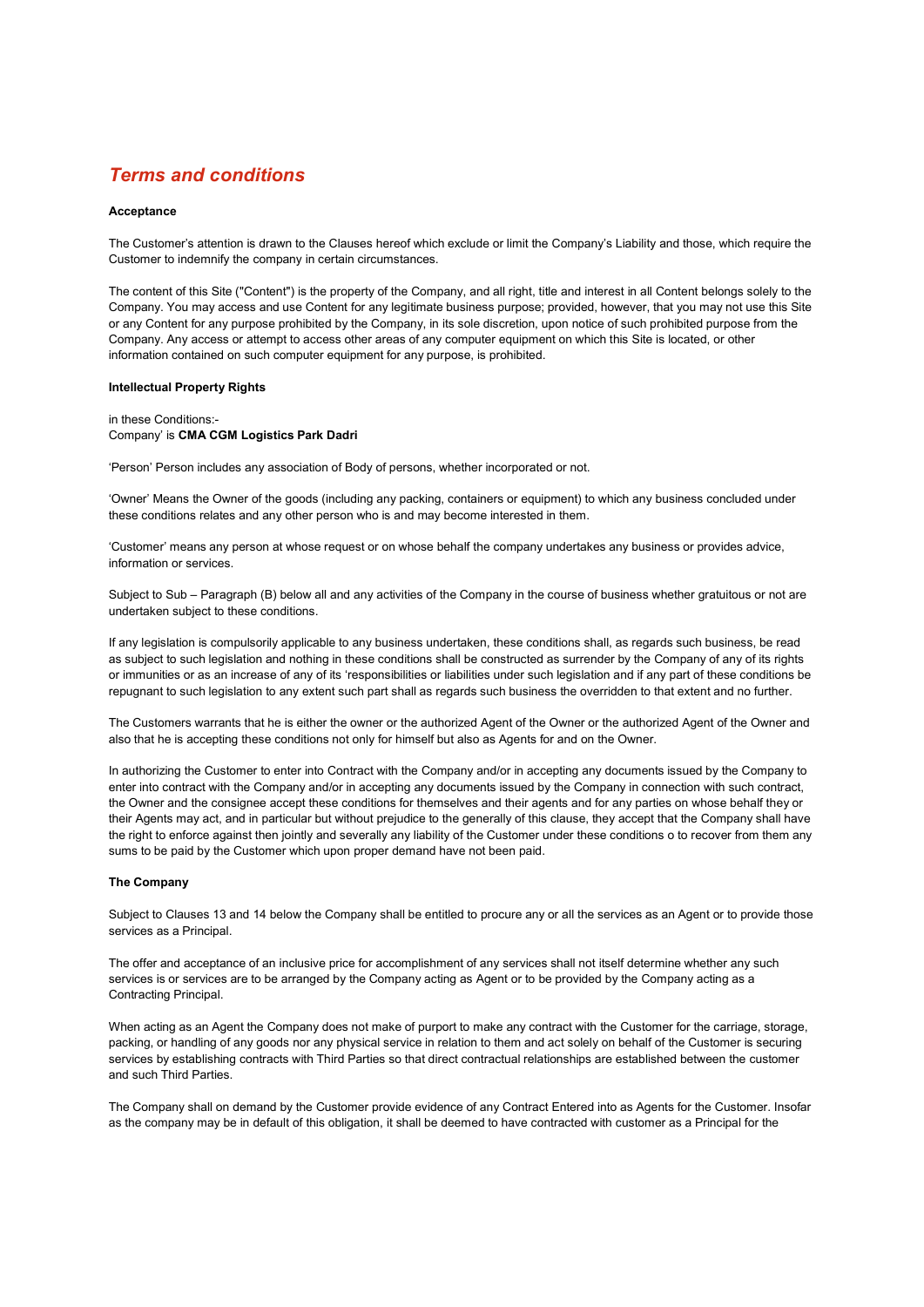performance of the Customer's instruction.

When and to the extent, that the Company has contracted as Principal for the performance of any of its services, if undertakes to perform and/or in its own name to procure the performance of any of those services, and subject always to the totality of these conditions and in particular to Clause 26-29 here-of accepts liability for loss or of damage to goods taken into its charge accruing between the time when it takes the goods into its charge and the time when the Company is entitled to call upon the Customer. Consignee or Owner to take delivery of the goods.

When and to the extent that the Company in accordance with these conditions is acting as an agent on behalf of the Customer, the Company shall be entitled and the Customer hereby expressly authorities the Company to enter into contracts on behalf of the Customer. For the carriage of goods by any route or means or person. For the storage, packing, transshipment, loading, unloading or handling of the goods by any person at any place and for any length of time. For the carriage of storage of goods in or on transport units as defined in Clause 19 and with other goods of whatever nature; and To do such acts as may in the opinion of the Company be reasonably necessary in the performance of the obligations in the interest of the Customer.

The Company reserves to itself a reasonable liberty as to the means, route and procedure to be followed in the handling storage and transportation of the goods.

The Company shall be entitled to perform any of its obligations herein by itself or by its parent subsidiary or associated Companies. In the absence of agreement to the contrary any Contract to which these conditions apply is made by the Company on its own behalf and also an agent for and on behalf of any such subsidiary or associated Company, and say such Company shall be entitled to the benefit of these conditions.

(A) Subject to Sub-Caste (B) hereof, the company shall have a general lien on all goods and documents relating to goods in its possession, custody or control for all sums due at any time from the Customer or Owner, and shall be entitled to sell or dispose of such goods or documents as Agent for and at the expense of the Customer and apply the proceeds in or towards the payment of such sums on 28days notice in writing to the Customer. Upon accounting to the Customer for any balance remaining after payment of any sum due to the Company and the cost of sale or disposal the Company shall be discharged of any liability whatsoever in respect of the goods or documents.

When the goods are liable to perish or deteriorate, the Company's right to sell or dispose of the goods shall arise immediately upon any sum becoming due to the Company subject only to the Company taking reasonable steps to bring to the Customer's attention its intention of selling, or disposing of the goods before doing so.

The Company shall be entitled to retain and be paid all brokerages, commissions, allowances and other remunerations customarily retained by or paid to Freight Forwarders.

If delivery of the goods or any part thereof is not taken by the Customer, Consignee or Owner, at the time and place when and where the Company is entitled to call upon such person to take delivery thereof, the Company shall be entitled to store the goods that part thereof at the sole risk of the Customer whereupon the liability of the Company in respect of the goods or that part thereof stored as aforesaid shall wholly cease and the cost of such storage if paid for or payable by the Company or any Agent or Sub-Contractor of the Company shall forthwith upon demand he paid by the Customer to the Company.

## The Company shall be entitled at the expense of the Customer to dispose of (by sale otherwise as may be reasonable in all the circumstances):-

On 28 days notice in writing to the Customer or where the Customer cannot be traced and reasonable efforts have been made to contact any parties who may reasonable be supposed by the Company to have any interest in the goods, and goods which have been held by the Company for 90days and which cannot be delivered as instructed and Without prior notice, goods which have perished, deteriorated or altered or are in immediate prospect of doing so in a manner which has caused or may reasonably be expected to cause loss or damage to Third Parties or to contravene any applicable laws or regulations.

No Insurance will be effected except upon express instructions given in writing by the Customer and all Insurance effected by the Company are subject to the usual exception and conditions of the policies of the Insurance companies or underwriters taking the risk shall not be under any obligation to effect a separate insurance on each consignment but may declare it on a open or general policy held by the Company

Insofar as the Company agrees to arrange Insurance the Company acts solely as Agent for the Customer using its best endeavors to arrange such Insurance and does so subject to the limits of liability contained in Clause 29 here of. Except under special arrangements previously made in writing or under the tense of printed document signed by the Company, say instructions relating to the delivery or release of goods in specified circumstances only, such as (but without prejudice to the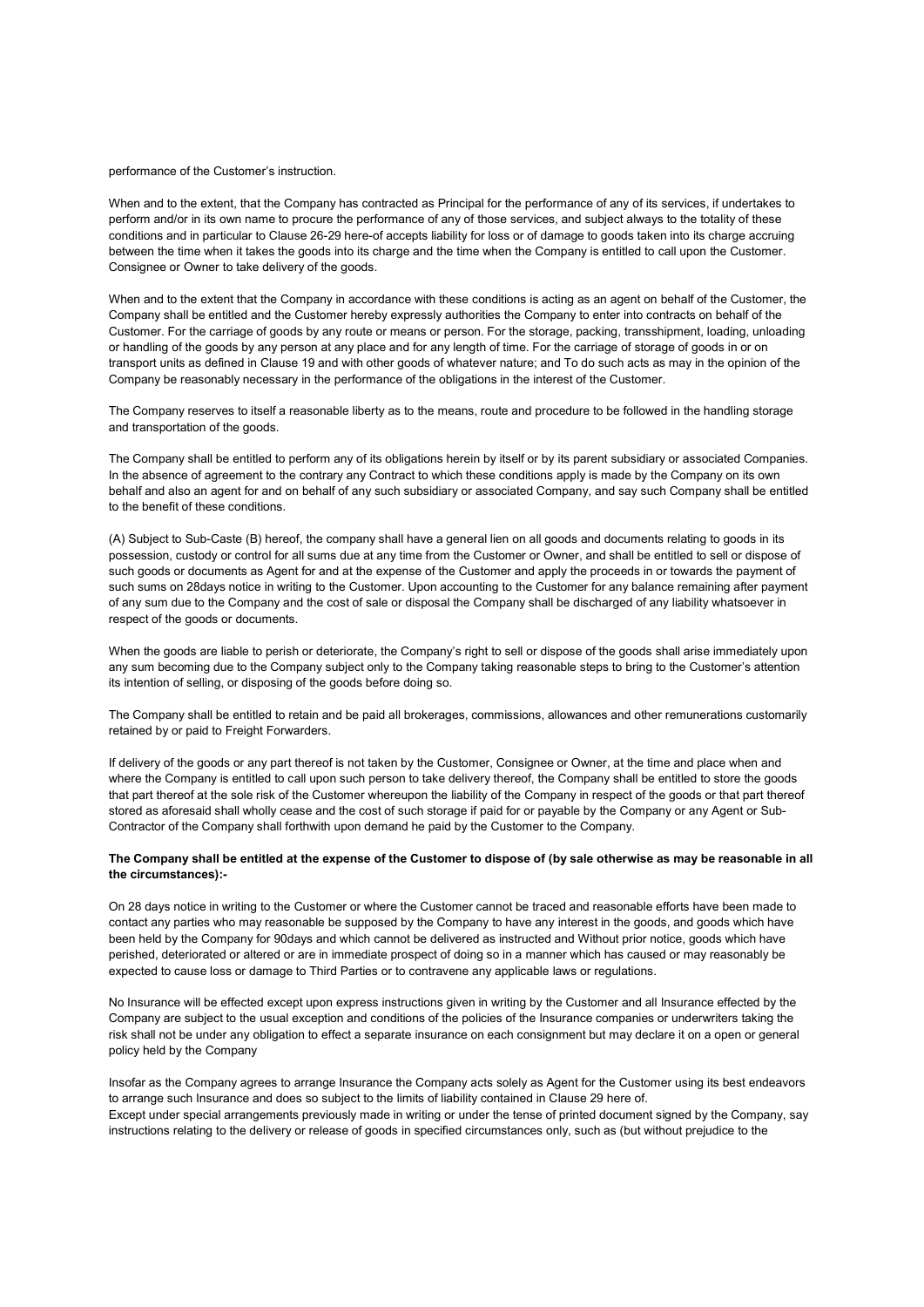generally of this Clause) against payment or against surrender of a particular document, are accepted by the Company only as Agents for the Customer where Third Parties are engaged to effect compliance with the instructions.

The Company shall not to be under any liability in respect of such arrangements as referred to under Sub-Clause (A) hereof save where such arrangements are made in writing.

In any event, the Company's liability in respect of the performance or arranging the performance of such instructions shall not exceed that provided for in these conditions in respect of loss or damage to goods.

Advice and information, in whatever form it may be given, is provided by the Company the Customer shall indemnify the Company against any liability, claims, loss, damage, costs or expense relaying upon such advice or information. Except under special arrangements previously made in writing, advice and information which is not related to specific arrangements previously made in writing, advice and information which is not related to specific instructions accepted by the Company is provided gratuitously and without liability.

except under special arrangement previously made in writing the Company will not accept or deal with bullion, coin, precious stones, jewellery, valuables, antiques, pictures, human remains, livestock or plants. Should any Customer nevertheless deliver any such goods to the Company or cause the Company to handle or deal with any such goods otherwise than under special arrangements previously made in writing the Company shall be under no liability whatsoever for or in connection with such goods howsoever arising.

The Company not at any time waives its rights and exemptions from liability under Sub – Clause (A) above in respect of any one or more of the categories of goods mentioned herein or of any category. If such wavier is not in writing, the on us of providing such wavier shall be on the Customers.

Except following instructions previously received in writing and accepted by the company will not accept or deal with goods of a dangerous or damaging nature, nor with goods likely to harbour or encourage vermin or other pests, nor with goods liable to taint or affect other goods. If such goods are accepted pursuant to a special arrangement and then in the opinion of the Company they constitute a risk to other goods, property, life or health, the Company shall were reasonably practicable contact the Customer but reserves the right at the expense of the Customer to remove or otherwise deal with the goods.

Where is a choice of rates according to the extent or degree of the liability assumed by carriers. Warehousemen of others, no declaration of value where optional will be made except under special arrangements previously made in writing.

### The Customer

The customer warrants. that the description and particulars of any goods furnished by or on behalf of the customer shall be full and accurate. that all good shall be properly and sufficiently prepared. Packed, stowed, labeled and/or marked and that the preparation. Packing, Storage, labeling and marking are appropriate to any operations or transactions affecting the good and the characteristics of the goods.

that where the Company receives the goods from the Customers already stowed in or on a container, trailer, tanker, or any other device specifically constructed for the carriage of goods by land, sea or air (each hereafter individually referred to as "the transport unit") the transport unit is in good condition, and is suitable for the carriage to the intended destination of the goods loaded therein or thereon.

Should the Customer otherwise than under special arrangements previously made in writing to set out in Clause 17 above deliver to the company or cause the Company to deal with or handle goods of a dangerous or damaging nature, or goods likely to harbor or encourage vermin or other pests, or goods liable to taint or affect other goods, he shall be liable for all loss or damage arising in connection with such goods and shall indemnify the Company against all penalties, claims, damages, costs and expenses whatsoever arising in connection there with, and the goods may be dealt with in such manner as the Company or any other person in whose custody they may be at any relevant time shall think fit.

The Customer undertakes that no claim shall be made against any directory, servant or employee of the Company which imposes or attempts to impose upon them any liability in connection with services which are the subject of these conditions and if any such claim should nevertheless he made to indemnify the Company against all consequences thereof.

The Customer shall save harmless and keep the Company indemnified from and against:- All liability, loss, damage. Cost and expenses whatsoever (including without prejudice to the generality of the foregoing, all duties, taxes, imports, levies deposits and outlays of whatsoever nature levied by any authority in relation to the goods) arising out of the company acting in accordance with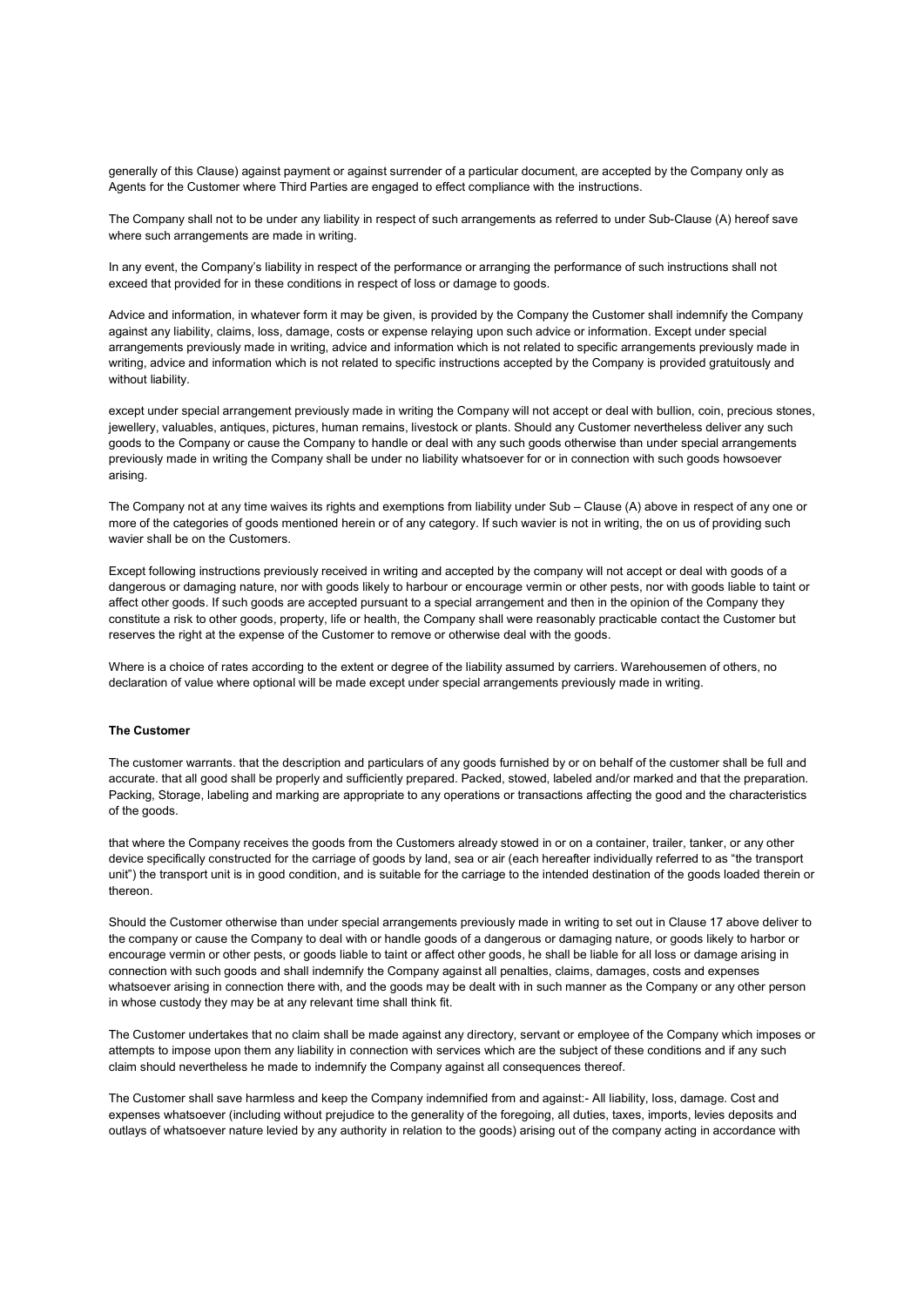the Customer's instructions or arising from any breach by the Customer of any Warranty contained in these conditions or from the negligence of the Customer, and Without derogation from Sub-Caste (A) above, any liability assumed or incurred by the Company when by reason of carrying out the Customer's instructions the Company has reasonably become liable to any other party, and All claims, costs and demands whatsoever and by whomsoever made or preferred in excess of the liability of the Company under the terms of these conditions regardless whether such claims, costs and demands arise from or in connection with the negligence or breach of duty of the Company its servants, subcontractors or agents, and Any claims of a general average nature, which may be made on the Company.

The Customer shall pay to the Company in cash or otherwise as agreed all sums immediately when due without reduction or deferment on account of any claim, counter claim or set off.

The customer shall be liable to pay to the company interest on all sums which are overdue the Customer shall be liable to pay to the company interest calculated at 4% above the commercial rate of interest charged on short term deposits by the nationalized bank..

Despite the acceptance by Company of instructions to collect freight, duties, charges or other expenses from the Consignee or any other person the Customer shall remain responsible for such freight, duties, charges or expenses on receipt of evidence of proper demand and in the absence of evidence of payment (for whatever reason) by such Consignee or other person when due.

Where liability for General Average arises in connection with the goods the Customer shall promptly provide security to the company or to say other partly designated by the Company is a form acceptable to the Company.

## Liability & Limitation

The Company shall perform its duties with a reasonable degree of care, diligence skill and judgment. The company shall be relieved of liability for any loss of damage, if any and to the extent that such loss or damaged is caused by:- Strike, lock out, stoppage or restraint of labour, the consequence of which the Company is unable to avoid by the exercise of reasonable diligence.

Any case or event which the Company is unable to prevent by the exercise of reasonable diligence. Except under special arrangements previously made in writing the Company accepts no responsibility for departure or arrival.

Subject to Clause 2(B) above and Sub – Clause (D) below the Company's liability however arising and notwithstanding that the cause of loss or damage be unexplained shall not exceed.

in the case of claims for loss or damage to goods,

the value of any goods, loss or damaged, or

a sum at the rate of two special drawing rights and declared by the International Monetary Fund (hereinafter referred to at SDR's) per kilo of gross weight of my goods lost or damaged, whichever shall be the least. in the case of all other claims. the value of the goods the subject of the relevant transaction between the Company and as Customer OR a sum at the rate of two SDRs per kilo of the gross weight of the goods the subject of the said transaction or. 75,000 SDRs in respect of any one transaction whichever shall be the least. For the purposes of Clause 29(A)yj he value of the goods shall be their value when they were or should have been shipped. The value of SDR's shall be calculated as at the date when the claim is received the Company in writing.

Subject to Clause 2 (B) above and Sub-Clause (D) below the Company's liability for loss or damage as a result of failure to deliver or arrange delivery of goods in a reasonable time or (where there is a special arrangement under Clause 28) to adhere to agreed departure or arrival dates shall not in any circumstances whatever exceed a sum equal to twice the amount of the Company's additional charges will be provided upon request.

Any claim by the Customer against the Company arising in respect of any service provided for the Customer or, which the Company has under taken to provide shall be made in writing and notified to the Company within 14days of the date upon which the Customer became or should have become aware of any event or occurrence alleged to give rise to such claim and any claim not made and notified as aforesaid shall be deemed to be waived and absolutely barred except where the Customer can show that it was impossible for him to comply with this Time Limit and that he has made the claim as soon as it was reasonably possible for him to do so.

Not with standing the provisions of sub-Para (A) above the Company shall in any event he discharged of all liability, whatever however arising in respect of any service provided for the customer or which the Company has undertaken to provide unless SUIT be brought and written Notice thereof given to the Company within nine months from the date of the event or occurrence alleged to give rise to a cause of section against the Company